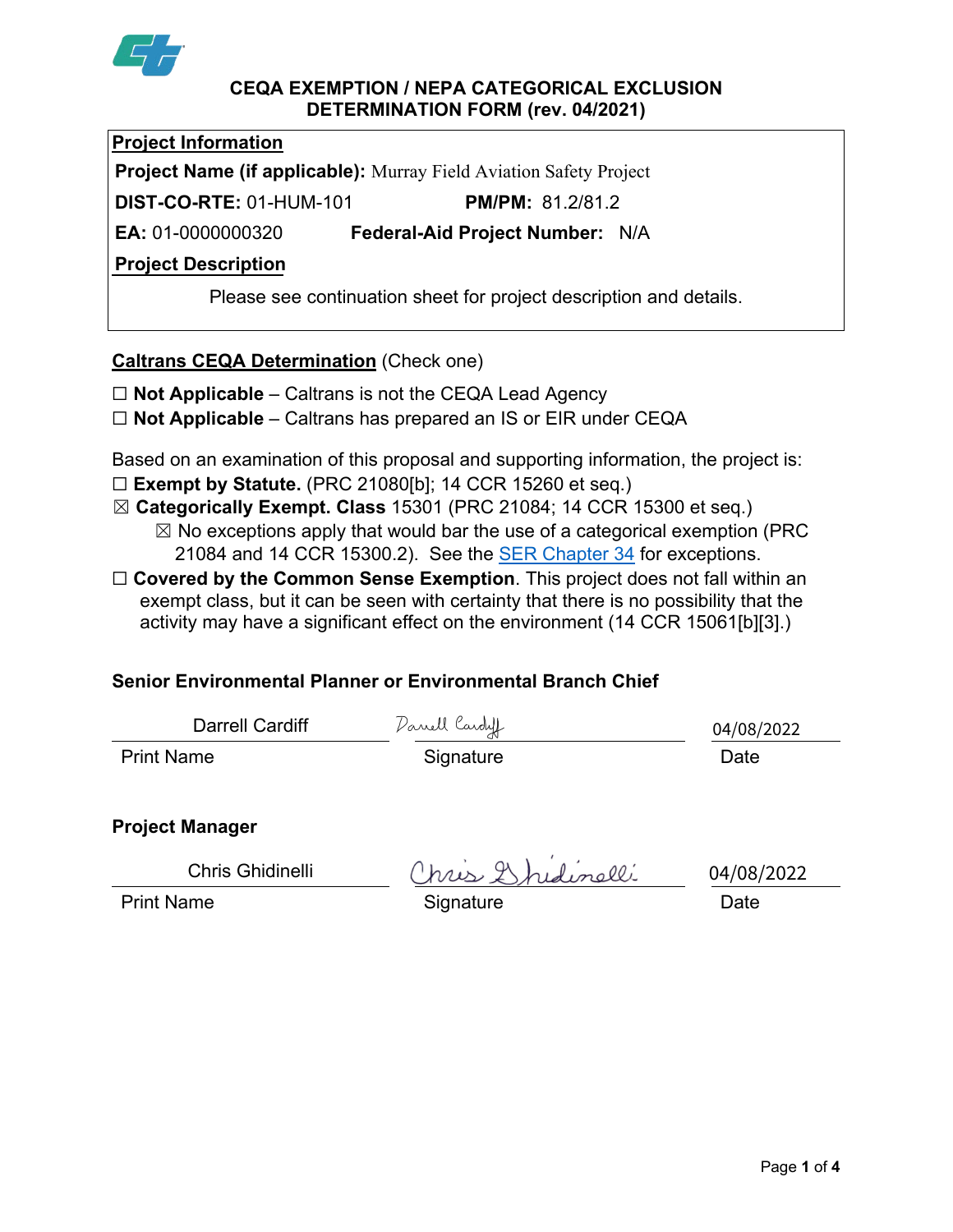

# **Caltrans NEPA Determination** (Check one)

# ☒ **Not Applicable**

Caltrans has determined that this project has no significant impacts on the environment as defined by NEPA, and that there are no unusual circumstances as described in 23 CFR 771.117(b). See [SER Chapter 30](https://dot.ca.gov/programs/environmental-analysis/standard-environmental-reference-ser/volume-1-guidance-for-compliance/ch-30-categorical-exclusions#exception) for unusual circumstances. As such, the project is categorically excluded from the requirements to prepare an EA or EIS under NEPA and is included under the following:

☐ **23 USC 326:** Caltrans has been assigned, and hereby certifies that it has carried out the responsibility to make this determination pursuant to 23 USC 326 and the Memorandum of Understanding dated April 18, 2019, executed between FHWA and Caltrans. Caltrans has determined that the project is a Categorical Exclusion under:

☐ **23 CFR 771.117(c): activity (c)(Enter activity number)**

☐ **23 CFR 771.117(d): activity (d)(Enter activity number)**

☐ **Activity Enter activity number listed in Appendix A of the MOU between FHWA and Caltrans**

□ 23 USC 327: Based on an examination of this proposal and supporting information, Caltrans has determined that the project is a Categorical Exclusion under 23 USC 327. The environmental review, consultation, and any other actions required by applicable Federal environmental laws for this project are being, or have been, carried out by Caltrans pursuant to 23 USC 327 and the Memorandum of Understanding dated December 23, 2016 and executed by FHWA and Caltrans.

# **Senior Environmental Planner or Environmental Branch Chief**



#### **Date of Categorical Exclusion Checklist completion (if applicable):** N/A **Date of Environmental Commitment Record or equivalent:** Enter date

Briefly list environmental commitments on continuation sheet if needed (i.e., not necessary if included on an attached ECR). Reference additional information, as appropriate (e.g., additional studies and design conditions).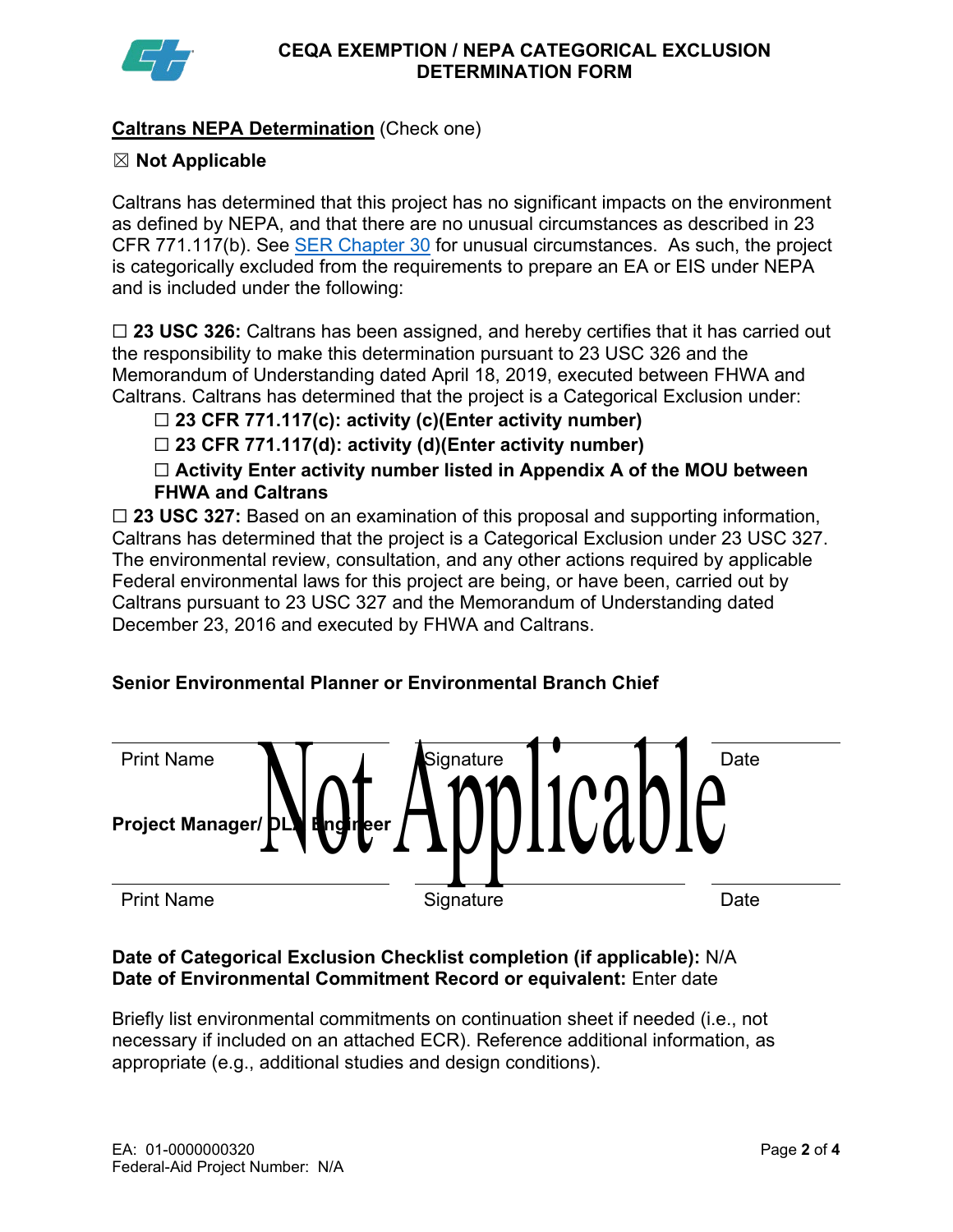

# **Continuation sheet:**

#### **Murray Field Aviation Safety Project EA: 01-0000000320 California Department of Transportation**

#### **Project Description**

The purpose of this project is to conduct vegetation management adjacent to Murray Field to meet safety requirements of sight visibility in proximity to the runway. The vegetation is located within Caltrans Right-of-Way in the Arcata South 7.5 Quad between Postmile 81.1 to 81.2 of highway 101 in Eureka, CA. The two specific locations are 40.8077 N, -124.1171 W and 40.8079 N -124.1167 W.

These two specific locations were identified by the Federal Aviation Administration (FAA) Flight Check Aircraft as penetrations into the protected surfaces around the Murray Field approach in accordance with Federal Aviation Regulation (FAR) Part 77 surfaces and Terminal Instrument Procedures (TERPS) surfaces. At the locations, two clumps of wax myrtle on the Highway 101 embankment were identified. These myrtles directly pose a hazard to instrument takeoff/landing at this airport and is a reason the approach is no longer approved at night.

Removal of the two wax myrtles will bring the penetration back into FAA compliance standards. Proposed work will consist of trimming and removal of the two wax myrtle clumps. The trimming and removal of work will last approximately one to two days and require a shoulder closure. Due to the location and type of work, either Caltrans maintenance crew or a California Conservation Crew (CCC), or a contractor overseen by Caltrans maintenance would conduct the trimming using a chain saw, a chipper, and a chipper truck. Then a stump grinder will be used to remove the stumps. The chipper and chipper truck will remain on pavement during the work activities and the chain saw will be used to remove branches by hand.

A revegetation plan has been prepared that will replace the wax myrtles with native vegetation which will allow for lateral spreading and a lower elevation that prevents encroachment into FAA airspace.

All work will be within the existing State right of way. Project maintains original line and grade and original purpose of the facility. This project is State funded only.

#### **Environmental Commitments**

Migratory Birds

- 1. For construction occurring between February 1 and August 31 a qualified biologist shall perform a pre-construction nest/bird survey no more than 5 days prior to construction.
- 2. If nesting birds are present in, or within 100 feet of the construction, do not start construction until nesting activities are complete, and the birds have left the nests.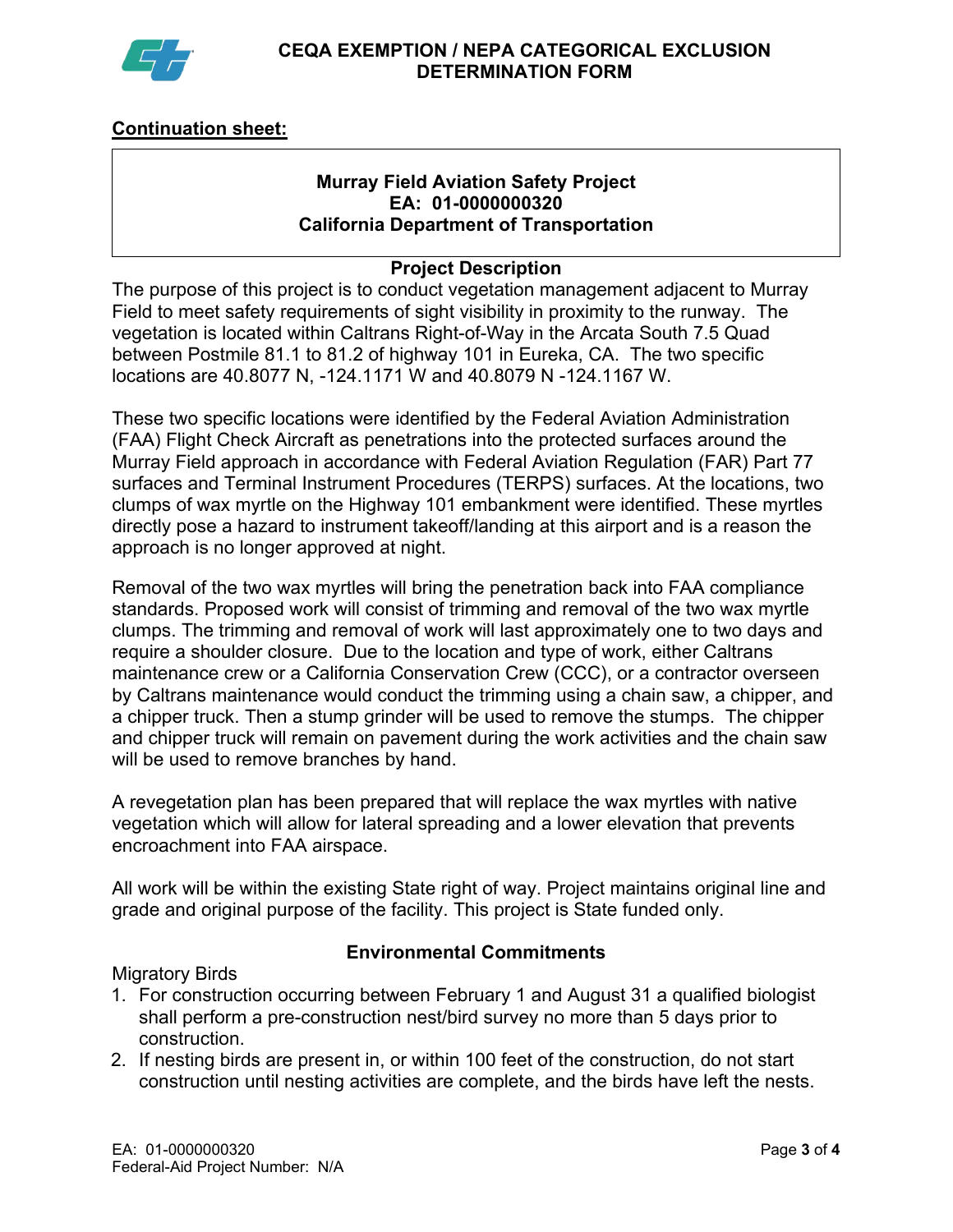

#### **CEQA EXEMPTION / NEPA CATEGORICAL EXCLUSION DETERMINATION FORM**

3. For construction between September 1 and January 31 no migratory bird measures are required.

Environmentally Sensitive Habitat Area (Includes designated critical habitat, Essential Fish Habitat and coastal freshwater wetlands)

- 1. Prior to vegetation cutting or any other construction activity, high visibility construction fencing will be placed between the vegetation construction area and the adjacent ditch to prevent encroachment on the ditch and wetland vegetation adjacent to the ditch.
- 2. Other than for the installation and removal of the high visibility fencing, no construction personnel or equipment will enter the area delineated by the construction area barrier fencing.

#### **Environmental Analysis**

The project is a maintenance activity that will not have any impacts to air quality, hazardous waste, noise, community, or aesthetics.

#### **Biological Resources**

A Biological Resources Evaluation Memo was completed by Caltrans on January 10, 2022. The Bio memo concluded the project will have no take of any species federally or state listed, candidate or proposed for listing. Critical habitat is present for Tidewater Goby and specific avoidance measures for those locations are included in this project. Other sensitive biological resources present on or adjacent to the project include ESHA (California Coastal Commission designation) and nesting bird habitat. Appropriate avoidance measures are included in this project to avoid all impacts to sensitive biological resources. See Environmental Commitments for avoidance measures.

#### **Cultural Resources**

A screening memo was completed by Caltrans on December 29, 2021. Based on the scope of the construction activities, these undertakings have no potential to affect historic properties or cultural resources.

#### **Other Environmental Resources**

All work will be conducted within Caltrans's right of way. Implementation of Standard BMPs and standard measures will ensure there are no impacts to environmental resources. The project will not have any significant impacts to visual resources. Finally, the project qualifies for a categorical exemption under CEQA Guidelines Section 15301 – Existing facilities and will not have any exceptions or significant impacts removing the project from the exemption.

#### **Permits**

• Coastal Development Permit/Waiver – California Coastal Commission (Arcata Office)